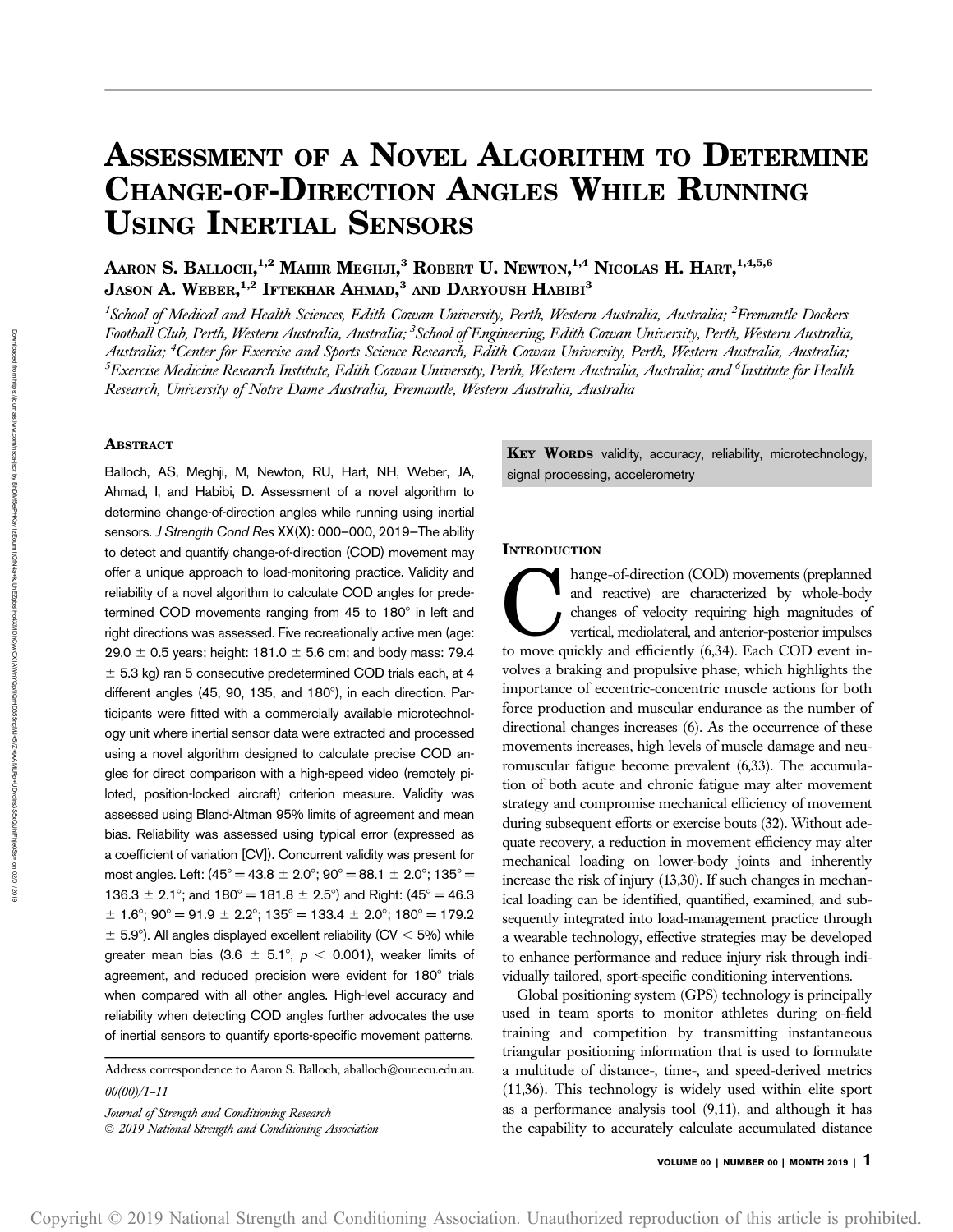when movement is largely linear  $(8,27)$ , it is inherently prone to error during short duration, high-speed movements (10,26) and even more so when these movements incorporate nonlinear characteristics (e.g., COD movement) (14,25). In addition, this technology appears to be approaching its limits with regard to more advanced movement tracking whereby an optimal sampling frequency (10 Hz) has been proposed (26), suggesting alternate technologies may be required to accurately identify and quantify more complex, sports-specific movement patterns.

Inertial sensors (accelerometers, gyroscopes, and magnetometers) within wearable technology have previously been used to detect physical activity and sleep patterns in both clinical and general populations (9,28), and to more precisely differentiate between a range of activities from sitting and standing to walking, running, and jumping by assessing vector quantities of acceleration in 3 dimensions (anteriorposterior, mediolateral, and vertical) with high levels of validity (both construct and concurrent) and reliability (3,9). Commercially available GPS devices implemented in elite sport currently house these inertial sensors colocated within the same unit casing as the GPS engine, which have the capability to accurately identify, record, and quantify more sport-specific movements (4), yet tend to be underused in the professional environment and within the proprietary software. These inertial sensors sample at a much higher frequency than GPS engines (most commonly 100 Hz) and can therefore detect subtle changes in movement within the 3-dimensional environment that GPS technology is presently incapable of (9). In addition, inertial sensors work independently of satellite reliant GPS technology and can therefore be implemented indoors (9), superseding a fundamental limitation of GPS engines when used in isolation.

In a team-sport environment, inertial sensor technology has been effectively used to quantify a range of different movements from jumps to collisions, impacts, and tackles (5,16–18,38). Furthermore, signals from inertial sensors coupled with various pattern recognition techniques have successfully been used to create algorithms that automatically detect and categorize collisions and tackles in heavy contact sports such as Australian rules football and rugby league (16,17), and a range of different activities including rotational magnitude of aerial acrobatics in snowboarding (20), kick count in swimming (15), and more recently, an entire fastbowling event in cricket (31).

Although these inertial sensors have previously been assessed for their ability to detect and analyze a number of different multiplanar "sports-specific" movements (15,16,20,31,38), these studies are infrequent, and to the best of our knowledge, these sensor signals are yet to be used to accurately distinguish COD movement from other variables from within a commercially available microtechnology unit.

Given the neuromuscular implications associated with repeated COD movements, highly prevalent in team sports (12), and the subsequent effect resulting fatigue may have on the movement efficiency of an athlete, there is clear rationale for nonlinear movement patterns to be further assessed and included in both acute and chronic load-monitoring practice. Therefore, the current study is a description of the use of inertial sensor technology (accelerometers, gyroscopes, and magnetometers) to develop an algorithm that is able to automatically detect and record COD movements ranging from  $45$  to  $180^\circ$  (both left and right directions) and concomitantly assesses the validity and reliability of the calculated COD angle.

#### **METHODS**

# Experimental Approach to the Problem

This concurrent validity study was designed to investigate the accuracy of a novel algorithm to automatically detect



# **2** Journal of Strength and Conditioning Research

Copyright © 2019 National Strength and Conditioning Association. Unauthorized reproduction of this article is prohibited.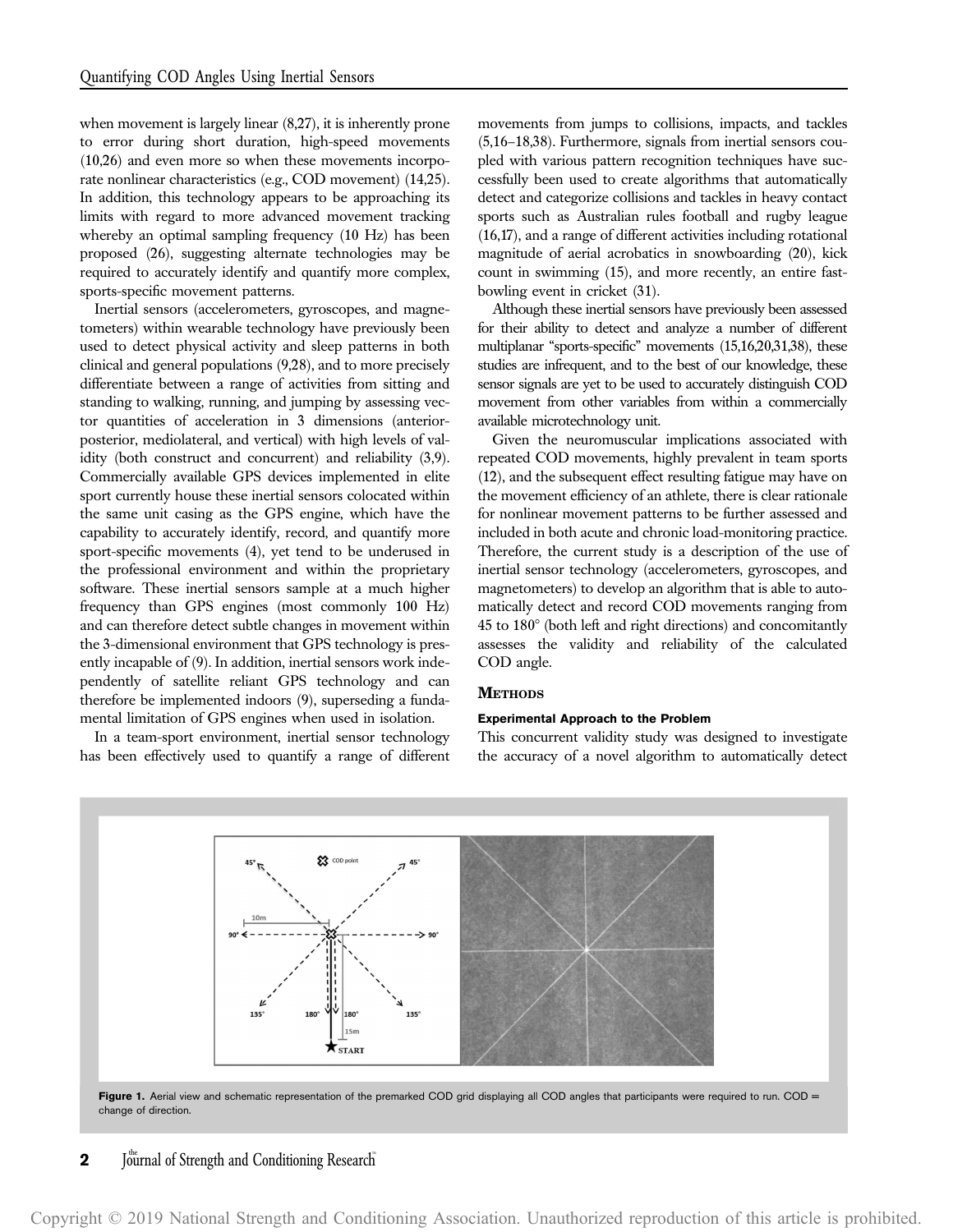

Figure 2. A sample of the high-speed video footage recorded by the remotely piloted aircraft displaying the requirements of each participant to run directly on a clearly marked straight line before changing direction (90° to the left in this example) at a marked center point, then continuing on another straight line in accordance with the intended direction and angle.

and quantify COD angle against a high-speed video criterion measure. Participants were required to run a series of single, predetermined COD trials consisting of 4 different angular changes  $(45, 90, 135, and 180^\circ)$  in each direction (left and right). Each participant was required to run 5 COD trials at each angle in each direction (i.e., 40 trials per participant) wearing a commercially available and commonly used microtechnology unit (Optimeye, S5; Catapult Innovations, Melbourne, Australia) on an outdoor football field. A remotely piloted aircraft (drone; Mavic Pro; DJI, Shenzhen, China) was position-locked above the marked COD center point to record all trials for comparison between measurement devices and for visual confirmation of correct running lines (Figure 1).

#### **Subjects**

Five recreationally active men (mean  $\pm$  SD; age, 29.0  $\pm$  0.5 years; height,  $181.0 \pm 5.6$  cm; and body mass,  $79.4 \pm 5.3$  kg) volunteered to participate in this study. All participants were free from injury and medical conditions that would contraindicate participation in physical activity. The study was ethically approved by the Edith Cowan University's Institutional Review Board, and subjects were informed of the benefits and risks of the investigation before signing an institutionally approved informed consent document to participate in the study.

### Procedures

Testing Protocol. Before commencement of testing, participants were given clear instructions to run directly on a visibly marked straight line on the ground and change direction at a marked center point before continuing to follow a second marked straight line in accordance with the intended COD and angle (Figure 2). A dynamic warm-up was undertaken before each participant completed one warm-up COD trial at each angle  $(45, 90, 135, and 180^\circ)$  in each direction (left and right) for familiarization purposes. Participants were then required to complete 5 individual COD trials consecutively at each angle in each direction in a randomized and counterbalanced fashion (to ensure any fatigue would not have an adverse or more influential effect on a given angle or direction relative to another); therefore, all participants completed five  $45^{\circ}$  COD trials to the left before moving on to the next angle and direction. Participants were instructed to run at a moderate pace and change direction by planting the outside foot to the opposite direction in a "side-cutting" motion but were encouraged to keep each trial "as natural as possible" (Figure 2). Participants were provided with adequate rest of at least 60 seconds between COD trials and ensured compliance of 5 consecutive trials in each direction, confirmed with visual inspection using dronefootage postcollection. Each participant completed 40 COD trials, producing a total of 200 trials across the testing session.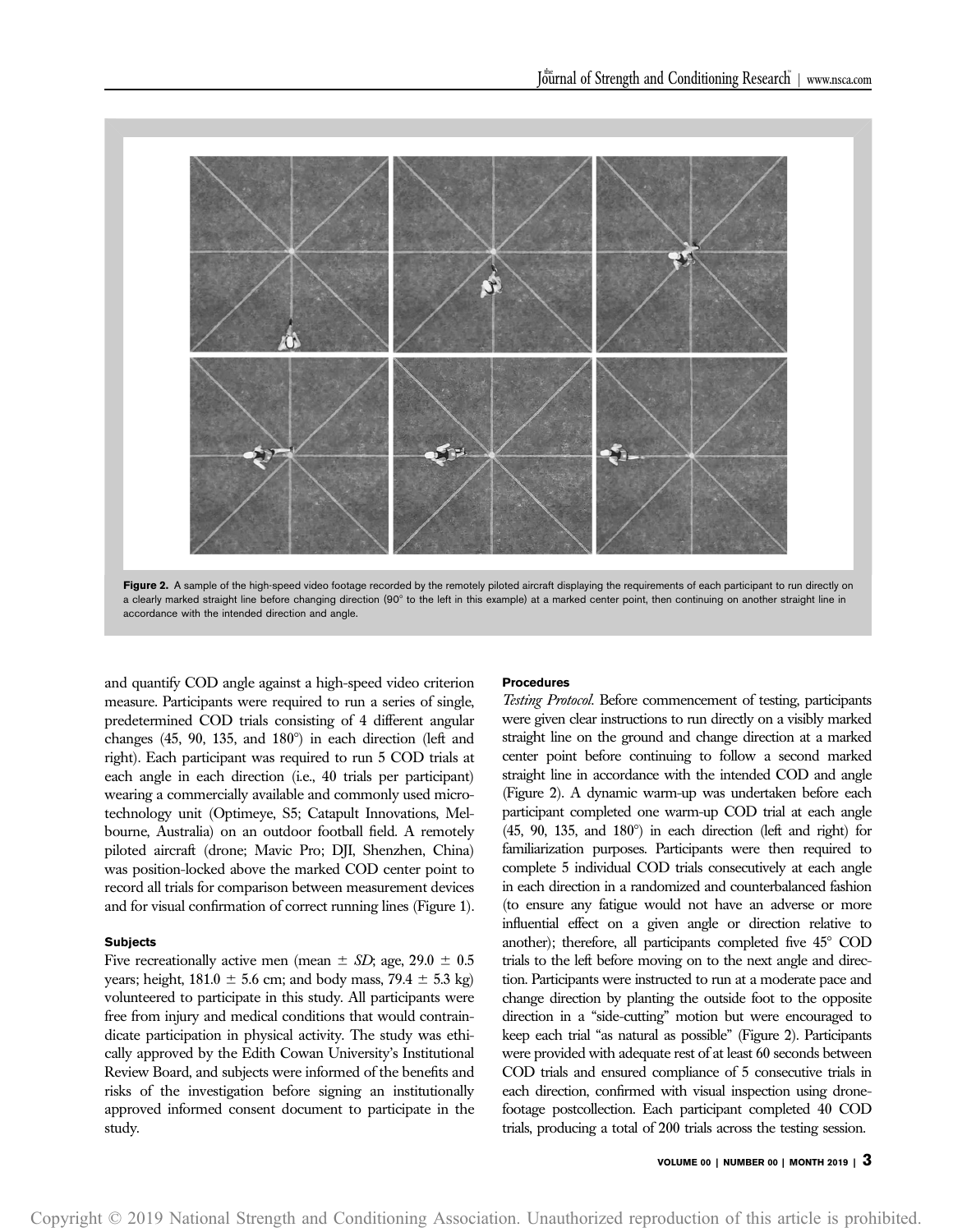Microtechnology. Each participant was fitted with a commercially available microtechnology unit (Optimeye, S5; Catapult Innovations) (Figure 3A) posteriorly trunk-mounted (at the level of the upper thoracic vertebrae (T1–T5) between the medial borders of the scapulae) in a manufacturersupplied, fitted vest (Figure 3B). This microtechnology unit houses a 10-Hz Global Navigation Satellite System antenna along with a triaxial accelerometer, triaxial gyroscope, and triaxial magnetometer, all sampling at 100 Hz. Each unit was calibrated in accordance with the manufacturer's guidelines before the commencement of the testing session. Raw data were extracted from the microtechnology unit using the manufacturer-designed, proprietary software (Catapult Sprint 5.1; Catapult Innovations) for subsequent exportation and analysis.

Algorithm Creation. Data analysis and algorithm creation were performed using MATLAB (MathWorks, Natick, MA, USA), whereby a multistage algorithm was developed incorporating triaxial inertial sensor inputs that align with the athlete's body in such a way that the x, y, and z rotations correspond to the roll (mediolateral), pitch (anterior-posterior), and yaw (superior-inferior) axes of the inertial sensors (Figure 4). This algorithm provides a series of signal processing computation and decision techniques to first detect that a COD movement has occurred; second detect the direction of the COD movement; and third report the precise COD angle.

Heading Angle Calculation. Initial stages of the algorithm required input from each of the inertial sensors (accelerometer, gyroscope, and magnetometer) to optimize accuracy when computing the "yaw" (also known as the heading or azimuth) angle. First, the gyroscope output was timeintegrated by mapping the rate of change of angular velocity (w) (i.e., angular velocity/time) from an initially known orientation.

From the relationship:  $w = \frac{d\theta}{dt}$ ;  $d\theta = w \, dt$ .

The overall angle change (yaw) was found by summating this quantity over many samples and then using a rotation matrix to determine the Euler yaw angle (rotation around the z-axis).

Therefore, 
$$
\theta = \int_{t+T}^{t} w \cdot dt
$$
 or  $\theta = \sum_{t+T}^{t} w \times \Delta t$ .

Second, the magnetometer output is able to accurately compute heading location by using the Earth's magnetic field (when parallel to the Earth's surface). However, a moving athlete will inevitably cause the magnetometer to move away from the horizontal plane (tilt) causing errors in subsequent calculations (40). Therefore, triaxial accelerometer data were used to calculate roll and pitch angles, which were subsequently integrated with the magnetometer data to correct this tilt error by mapping the magnetometer data to the horizontal plane providing an accurate heading calculation, regardless of the magnetometer's position.

Finally, a complementary filter was used to obtain the final



Figure 3. A) Catapult Optimeye S5 microtechnology unit (52  $\times$  96  $\times$  12 mm), housing a 10-Hz global navigation satellite system antenna, along with a triaxial accelerometer, gyroscope, and magnetometer, all sampling at 100 Hz; and (B) commercially manufactured, trunk-mounted, fitted vest displaying the placement of the microtechnology unit.

4 Journal of Strength and Conditioning Research

yaw angle estimation by integrating gyroscope and magnetometer yaw angle calculations for the strongest and most accurate sensor computation.

Change-of-Direction Angle Calculation. The "yaw" angle calculation obtained (as described above) then entered a secondary stage of the algorithm (a modified Canny edge detection algorithm (7)), which principally follows a 5-step process from the input of the yaw angle, to the detection of a COD movement, determination of a direction, and calculation of a precise angle.

Initially, a customized 2D Gaussian filter was used to remove any "noise" from the yaw signal. The next step involved determining the intensity gradient of the yaw angles in both horizontal and vertical planes to provide both magnitude and direction. This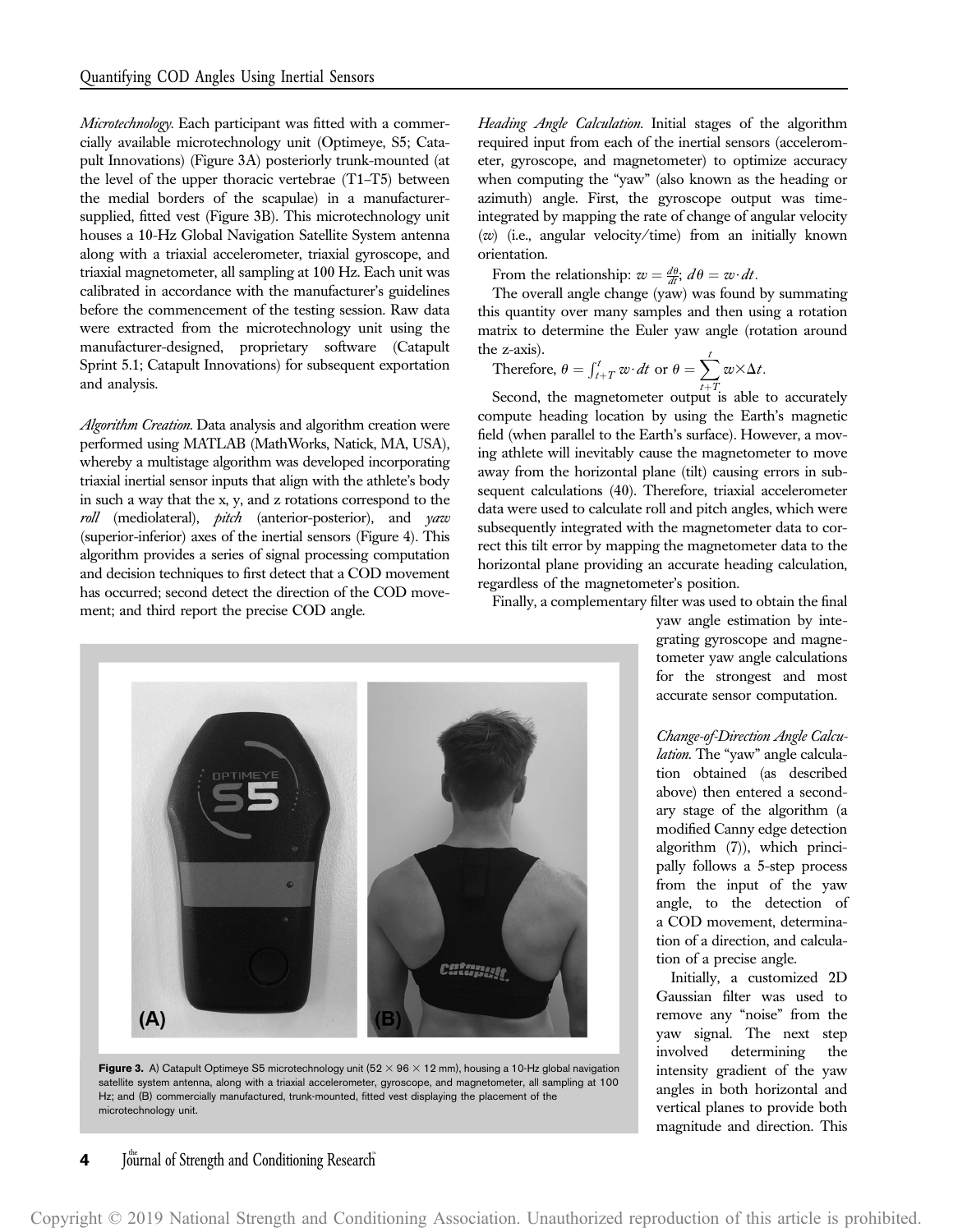

was followed by a nonmaximal suppression stage whereby a full scan of yaw angles was completed to identify the local maxima or peak (maximum change in gradient) while the rest of the samples were suppressed and set to zero. From here, hysteresis thresholding was used to identify "real" edges based on predetermined threshold values that differ with variations in the angle. These edge values were then extracted and entered into a multilevel piecewise thresholding algorithm (based on a piecewise linear relationship between the edge value and calculated angle change [yaw angle]) to calculate a precise COD angle.

High-Speed Video Analysis. A remotely piloted aircraft (drone; DJI Mavic Pro, DJI, Shenzhen, China) was positioned 15 m above the center point of the marked COD grid and locked in position, remaining completely stationary for the duration of the testing session (lasting  $\sim$  30 minutes). An in-built highdefinition camera  $(1/2.3$ " CMOS 12MP 4K) recorded each COD trial at a sampling rate of 96 frames per second. Each COD trial was visually inspected after collection to ensure the drone was positioned correctly and remained completely still to ensure valid trials were recorded. Subsequent video analysis was performed using Kinovea software (Kinovea, 0.8.15, [http://www.kinovea.org/\)](http://www.kinovea.org/) where each COD trial was analyzed to allow for a direct and quantifiable comparison between the algorithm-derived COD angle and the high-speed video-derived COD angle.

After visual inspection, a preset distance of 2 m either side of the COD center point was deemed the beginning and the end of the COD trial, ensuring participants were "yet to commence" and had "completed" the COD in each trial, respectively (Figure 5). This predefined distance was precisely measured during analysis using a software calibration tool (Kinovea, 0.8.15) from a premeasured and clearly marked point (measuring 1 m) on the COD grid. A reflective marker was fixed to the exterior of the vest where the microtechnology device was housed to allow for clear determination of the device's position during video analysis to maximize precision when calculating the COD angle. The COD angle was determined using an angle measuring tool within the software (Kinovea, 0.8.15), which intersected

Figure 5. A sample of a single COD (90° to the left) analyzed using high-speed video to determine the precise

angle that the participant changed direction, in relation to the intended marked path. COD = change of direction.

the location of the posteriorly trunk-mounted microtechnology device at both reference points (2 m either side of the COD center point), thus calculating the resultant angle (Figure 5).

Velocity Determination. Instantaneous velocity measures were derived from the GPS engine (Optimeye S5, Catapult Innovations) and extrapolated using the identical proprietary software to that mentioned previously (Catapult Sprint 5.1, Catapult Innovations). "Pre-COD average velocity" was defined as the average velocity over 2 seconds preceding the point of COD,

VOLUME 00 | NUMBER 00 | MONTH 2019 |  $5$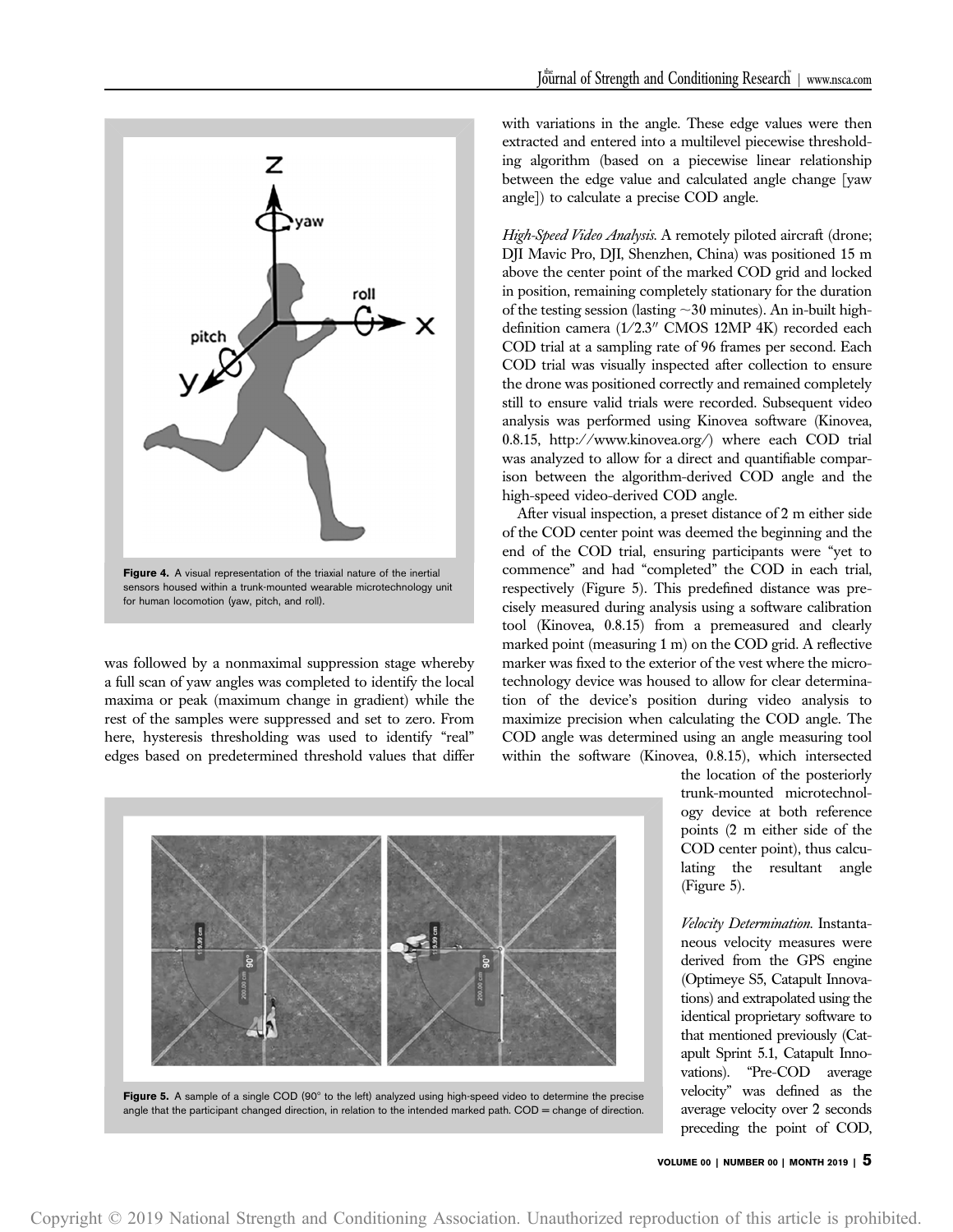|                          |  |  |  | TABLE 1. Accuracy, validity, precision, and reliability of the proposed COD algorithm in comparison with a high-speed video criterion measure for COD angle |  |  |  |  |
|--------------------------|--|--|--|-------------------------------------------------------------------------------------------------------------------------------------------------------------|--|--|--|--|
| accuracy $(n = 194)^{*}$ |  |  |  |                                                                                                                                                             |  |  |  |  |

| <b>COD</b><br>angle                          | High-speed<br>video (mean<br>$\pm$ SD)                                                                                                                                                          | Algorithm<br>(mean $\pm$ SD)                                                                                                                                 | Mean<br>bias $\pm$ SD                                                                                                                                                                                                                                                                       | %<br>Diff                         | Effect size                                                                 | (Cohen's $d$ ) 95% LoA $(°)$                                                                                                         | <b>RMSEP</b><br>$^{\circ}$                                   | TE $\pm$ 90%<br>Cl (°)                                                                                                                                                                                                                                                                                             | – CV<br>(9/0) | Pre-COD<br>Avg Vel<br>$(m \cdot s^{-1})$ | Post-COD Avg<br>Vel $(m \cdot s^{-1})$                                                                                                               | <b>Total COD</b><br>Avg Vel<br>$(m \cdot s^{-1})$                                                                                                    |
|----------------------------------------------|-------------------------------------------------------------------------------------------------------------------------------------------------------------------------------------------------|--------------------------------------------------------------------------------------------------------------------------------------------------------------|---------------------------------------------------------------------------------------------------------------------------------------------------------------------------------------------------------------------------------------------------------------------------------------------|-----------------------------------|-----------------------------------------------------------------------------|--------------------------------------------------------------------------------------------------------------------------------------|--------------------------------------------------------------|--------------------------------------------------------------------------------------------------------------------------------------------------------------------------------------------------------------------------------------------------------------------------------------------------------------------|---------------|------------------------------------------|------------------------------------------------------------------------------------------------------------------------------------------------------|------------------------------------------------------------------------------------------------------------------------------------------------------|
| Left<br>45<br>90<br>135<br>Right<br>45<br>90 | 46.1 $\pm$ 1.9 $^{\circ}$<br>91.1 $\pm$ 1.6°<br>$136.8 \pm 1.9^{\circ}$<br>180 176.9 $\pm$ 2.9°<br>46.6 $\pm$ 1.5 $^{\circ}$<br>90.0 $\pm$ 2.3°<br>135 133.8 $\pm$ 2.0°<br>180 176.8 $\pm$ 5.7° | $136.3 \pm 2.1^{\circ}$<br>$181.8 \pm 2.5^{\circ}$<br>$46.3 \pm 1.6^{\circ}$<br>$91.9 \pm 2.2^{\circ}$<br>$133.4 \pm 2.0^{\circ}$<br>$179.2 \pm 5.9^{\circ}$ | $43.8 \pm 2.0^{\circ}$ -2.3 $\pm$ 2.7 <sup>o</sup> + -5.1<br>$88.1 \pm 2.0^{\circ}$ -3.0 $\pm$ 2.6 <sup>o</sup> + -3.3<br>$-0.6 \pm 2.2^{\circ}$<br>$4.9 \pm 3.7^{\circ}$ $2.8$<br>$-0.3 \pm 2.3^{\circ}$<br>$1.9 \pm 2.5^{\circ}$ $2.2$<br>$-0.4 \pm 3.5^{\circ}$<br>$2.4 \pm 6.1^{\circ}$ | $-0.4$<br>$-0.7$<br>$-0.3$<br>1.4 | $-0.81$<br>$-1.13$<br>$-0.26$<br>1.36<br>$-0.14$<br>0.76<br>$-0.10$<br>0.39 | $-7.67.3.01$<br>$-8.12, 2.16$<br>$-4.83, 3.71$<br>$-2.16, 12.00$<br>$-4.80, 4.18$<br>$-2.95, 6.85$<br>$-7.27.6.53$<br>$-9.51, 14.29$ | 3.55<br>3.93<br>2.21<br>6.05<br>2.27<br>3.12<br>3.47<br>6.40 | 1.9 $(1.5-2.6)$ 4.2 3.81 $\pm$ 0.16<br>1.6 $(1.3-2.1)$ 1.7 3.68 $\pm$ 0.22<br>1.8 $(1.4-2.4)$ 1.3 3.67 $\pm$ 0.21<br>3.0 $(2.4-4.0)$ 1.7 3.90 $\pm$ 0.18<br>1.5 $(1.2-2.0)$ 3.3 4.00 $\pm$ 0.24<br>2.2 $(1.8-2.9)$ 2.5 3.52 $\pm$ 0.19<br>2.0 $(1.6-2.7)$ 1.5 3.81 $\pm$ 0.20<br>5.2 (4.2-6.9) 3.0 3.94 $\pm$ 0.24 |               |                                          | $3.81 \pm 0.11$<br>$3.62 \pm 0.16$<br>$3.55 \pm 0.15$<br>$3.78 \pm 0.32$<br>$3.96 \pm 0.21$<br>$3.49 \pm 0.13$<br>$3.71 \pm 0.15$<br>$3.68 \pm 0.23$ | $3.79 \pm 0.11$<br>$3.52 \pm 0.16$<br>$3.44 \pm 0.11$<br>$3.62 \pm 0.20$<br>$3.95 \pm 0.19$<br>$3.39 \pm 0.13$<br>$3.56 \pm 0.14$<br>$3.58 \pm 0.18$ |

\*COD <sup>=</sup> change of direction; % Diff <sup>=</sup> percentage difference between algorithm- and criterion-derived COD angle; 95% LoA <sup>=</sup> 95% limits of agreement; RMSEP <sup>=</sup> root mean square error of prediction; TE ± 90% Cl = typical error ±90% confidence intervals; CV = coefficient of variation; Pre-COD Avg Vel = pre change-of-direction average velocity; Post-COD Avg Vel <sup>=</sup> pos<sup>t</sup> change-of-direction average velocity; Total COD Avg Vel <sup>=</sup> total change-of-direction average velocity.

 $\dagger$ Significant level of bias ( $p < 0.05$ ) between criterion- and algorithm-derived COD angles.

the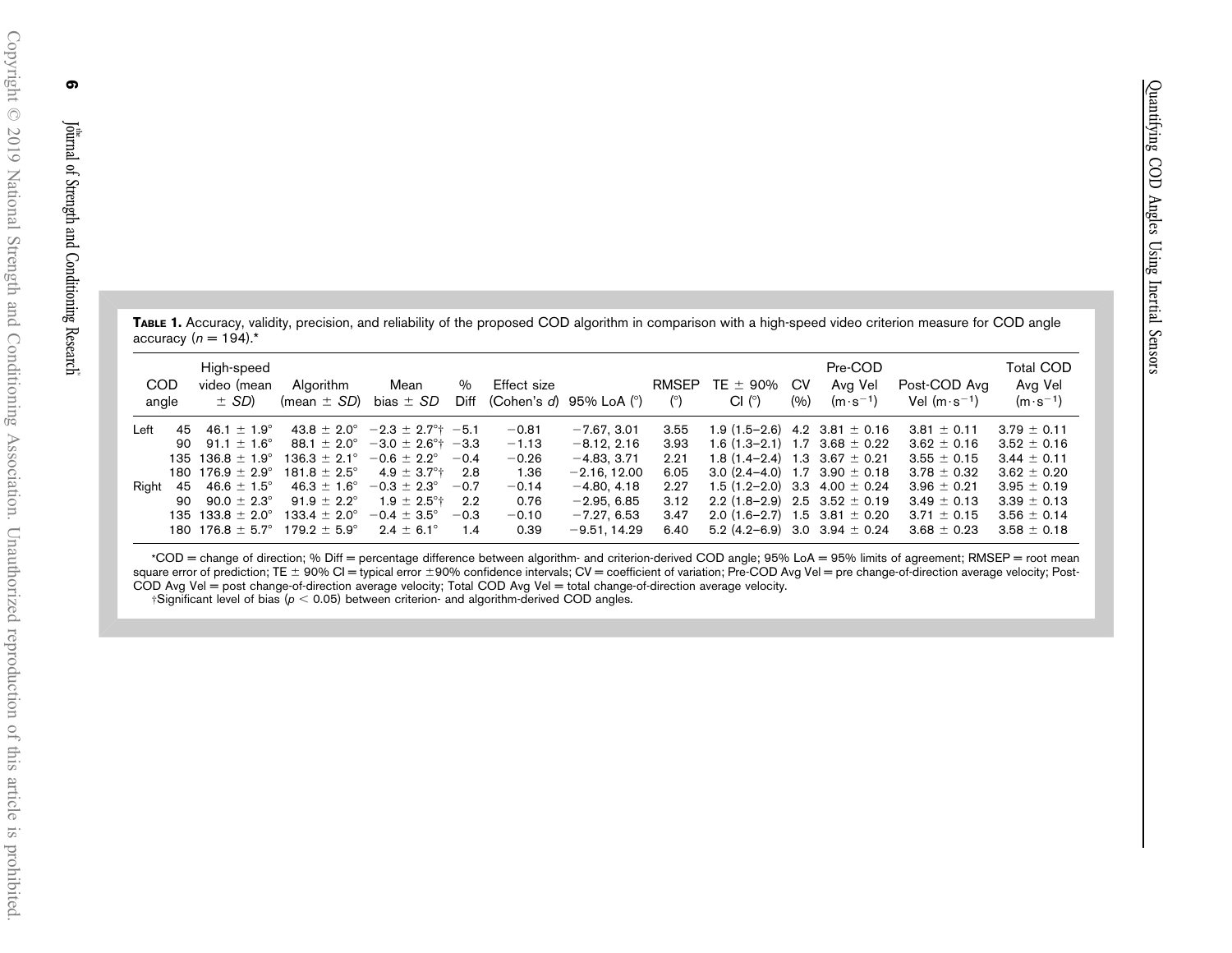



"post-COD average velocity" was defined as the average velocity over 2 seconds directly following the COD point, and "total COD average velocity" was defined as the average velocity from the beginning of the "pre-COD" to the end of the "post-COD" time-stamp (including the point of COD).

## Statistical Analyses

Six COD trials were removed after visual inspection, as slight movement of the remotely piloted aircraft (environmental factors) was detected during these trials. This left a total of 194 COD trials for use in the analyses. All statistical analyses were conducted using SPSS software (v24.0, SPSS Inc., NY, USA) and Microsoft Excel (Microsoft, Redmond, WA, USA) with the exception of statistical power estimation (for sample size determination) described below. Data are presented as mean  $\pm$  SD for both high-speed video and algorithmderived determinants of the COD angle (Table 1). Level of agreement and accuracy of the proposed algorithm was assessed by calculating the Bland-Altman 95% limits of agreement (LoA) (2) and mean bias in relation to the criterion measure (high-speed video). Effect size of the mean bias was calculated using Cohen's  $d$  where results were interpreted as negligible  $(<0.2$ ), small  $(0.2-0.6)$ , medium  $(0.6-1.2)$ , large  $(1.2-2.0)$ , or very large  $(2.0-4.0)$   $(22)$ . Precision or variability of bias was assessed using a root mean square error of prediction (RMSEP). Reliability was calculated using Hopkins' spreadsheet (21) and was expressed in absolute terms as typical error (TE)  $\pm$  90% confidence intervals and relative terms as a coefficient of variation (CV) percentage, where a  $CV < 5\%$  was considered "good"; a CV between 5 and 10% "moderate"; and a  $CV > 10\%$  "poor" as has been previously interpreted when assessing the reliability of sports analysis technology (5,25).

A one-way analysis of variance (ANOVA) was conducted on the mean difference scores (or bias) between each participant to identify any potential differences in algorithm accuracy between microtechnology devices. A second oneway ANOVA was conducted to determine any differences in mean bias across each angle  $(45, 90, 135,$  and  $180^{\circ})$ , independent of direction. Post hoc comparisons were assessed using a Games-Howell test as appropriate for heteroscedastic data. A paired samples  $t$ -test was used to determine any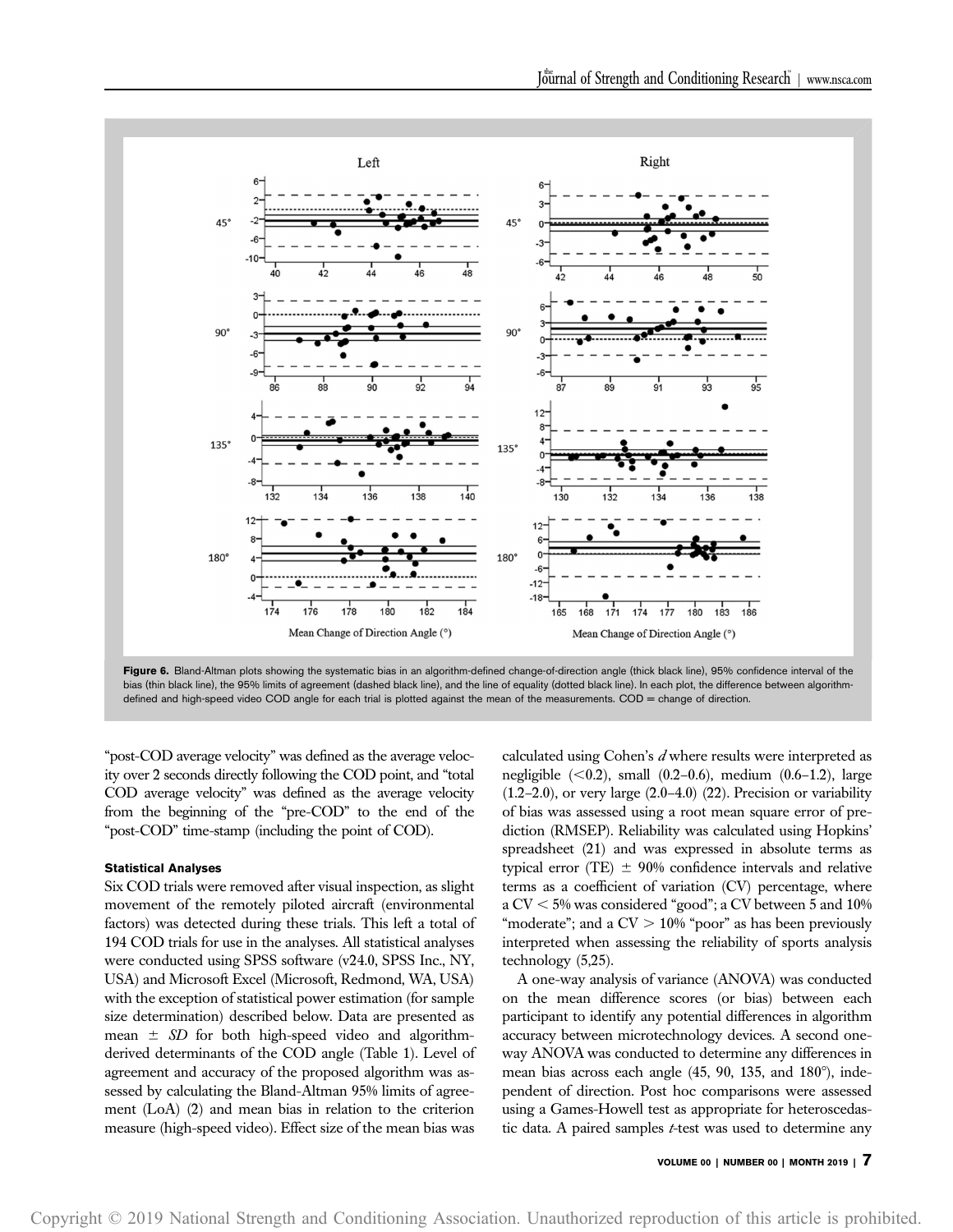differences in mean bias between left and right direction across all angles. Sample size requirements for LoA were calculated using MedCalc Statistical Software (v18.2.1, Med-Calc Software bvba, Ostend, Belgium; [http://www.medcalc.](http://www.medcalc.org/) [org;](http://www.medcalc.org/) 2018) where  $10^{\circ}$  was set as the maximum allowed difference between methods across all trials, yielding a required sample of 171 trials. An alpha level of  $p \le 0.05$  was set as the level of significance for all statistical tests.

## **RESULTS**

Concurrent validity and accuracy of the proposed algorithm is presented in Table 1. The results from the Bland-Altman analysis are shown in Table 1 and Figure 6. Concurrent validity was present across a number of angles  $(45^{\circ}$  right,  $135^{\circ}$  left and right, and  $180^{\circ}$  right); however, the proposed algorithm slightly underestimated COD angle at  $45^{\circ}$  (-2.3)  $\pm$  2.7°, Cohen's  $d = -0.81$ ) and 90° to the left (-3.0  $\pm$  2.6°, Cohen's  $d = -1.13$ ), whereas slightly overestimating COD angle at 180° (4.9  $\pm$  3.7°, Cohen's  $d = 1.36$ ) to the left and 90° to the right (1.9  $\pm$  2.5°, Cohen's  $d = 0.76$ ). No significant bias was found between the proposed algorithm and criterion measure for any other angles with a mean bias range of  $-0.6 \pm 2.2^{\circ}$  to 2.4  $\pm$  6.1° and negligible to small effect size differences (Cohen's  $d = -0.26$  to 0.39).

All angles were measured with good reliability (TE  $= 1.6-$ 5.2°; CV = 1.3-4.2%). The Levene test of homogeneity revealed unequal variances and therefore the Brown-Forsythe ANOVA result was interpreted, revealing no significant difference in mean bias between microtechnology devices ( $p =$ 0.25). However, the secondary Brown-Forsythe ANOVA did reveal a significant difference in mean bias between angles  $(p)$  $= 0.00$ ) with Games-Howell post hoc comparisons showing a significantly greater mean bias for the  $180^\circ$  COD trials  $(3.6$  $\pm$  5.1°) when compared with 45° (-1.3  $\pm$  2.7°;  $p = 0.000$ ), 90°





 $(-0.6 \pm 3.6^{\circ}; \, p = 0.000)$ , and  $135^{\circ}$   $(-0.5 \pm 2.9^{\circ}; \, p = 0.000)$ COD trials (Figure 7). Weaker limits of agreement and precision were also apparent for the  $180^\circ$  trials (in both directions) when compared with all other angles (Table 1). There were no significant differences found in mean bias between 45, 90, and  $135^{\circ}$  COD trials. In addition, there was no statistically significant difference in the mean bias between left ( $-0.3 \pm$ 4.2°) and right (0.9  $\pm$  4.0°) COD trials across all angles ( $p \ge$ 0.05).

#### **DISCUSSION**

The purpose of this study was to assess the validity, accuracy, and reliability of a newly developed algorithm to calculate the COD angle for predetermined COD movements ranging from  $45$  to  $180^\circ$  (both left and right) and assess the level of agreement against a criterion measure.

Our novel algorithm displayed a high level of accuracy with mean differences ranging between  $-3.0 \pm 2.6^{\circ}$  and 4.9  $\pm$  3.7° (-5.1 to 2.8%) in relation to the criterion measure, and proved valid across numerous COD angles (45, 90, 135, and  $180^\circ$ ), in both directions (left and right). Of these, the algorithm slightly underestimated the COD angle for 45 and  $90^\circ$  trials (left), and slightly overestimated the COD angle for  $90^\circ$  (right) and  $180^\circ$  trials (left). These results are a mild bias that may be statistically present in some cases; however, from a practically meaningful perspective, a bias of less than 5° or 6% for all COD angles could be considered insignificant when aiming to assess the mechanical load associated with COD movement for both acute and chronic loadmonitoring purposes; given there is currently no alternative in detecting, recording, and reporting an exact COD angle on-field using a commercially available and commonly used microtechnology unit. However, caution is required when quantifying 180° COD movements, which evidently presented a significantly greater mean difference (bias) and showed the weakest limits of agreement (95% LoA [left:  $-2.16^{\circ}$ , 12.00°, right:  $-9.51^{\circ}$ , 14.29°]) and lowest precision RMSEP [left:  $6.05^{\circ}$ , right:  $6.40^{\circ}$ ] when compared with the 45, 90, and  $135^\circ$  trials. Yet importantly, all angles displayed good reliability (TE =  $1.5-5.2^{\circ}$ ; CV < 5%) between trials.

Our algorithm demonstrates a level of validity and reliability that is comparable and mostly favorable to similarly previous research whereby inertial sensor outputs have been coupled with signal processing techniques to identify more complex movement patterns. For example, categorizing rotational magnitude of aerial acrobatic maneuvers in snowboarding (20), recording kick count during freestyle swimming (15), and somewhat unsuccessfully applying a tackle detection algorithm to Australian rules football matches (18). However, these studies have typically used only one of the inertial sensors in isolation (18,23) and in some cases only analyzed a single axis of movement (15,20), whereas our algorithm uses more than one sensor and considers all axes of movement. Similar to the current study, previous research that has used the integration of multiple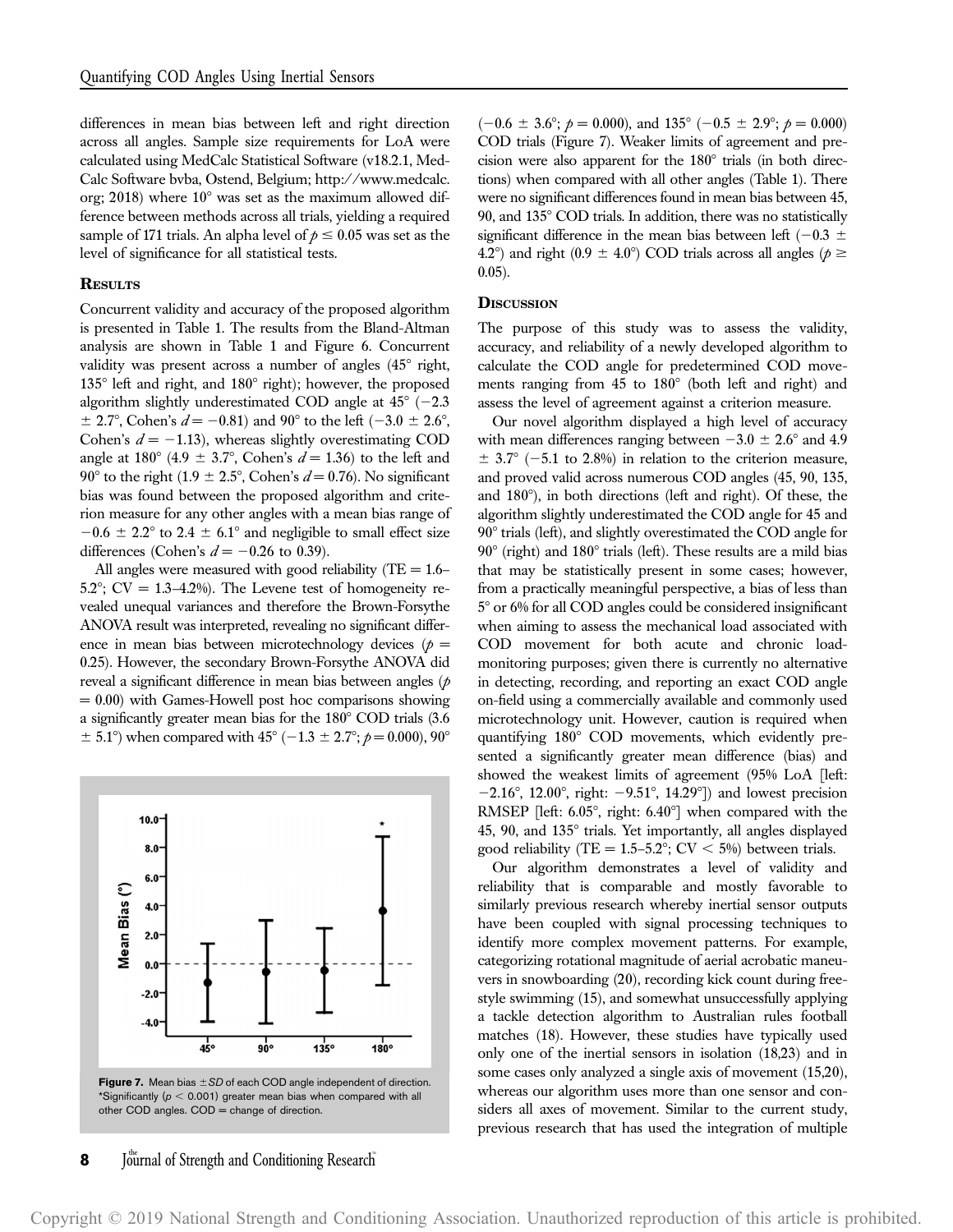sensor outputs (e.g., accelerometer and gyroscope) has demonstrated a high level of success in detecting more holistic, sports-specific movement patterns such as an entire fastbowling event in cricket (31) and quantifying the contact load of collisions in professional rugby league (16). These improved findings may be due to the ability to use the relative strengths of each inertial sensor to compensate for the weakness of another (29). The current study adds to this body of knowledge and the successful characterization of athletic movement by successfully (accurately and reliably) quantifying COD movements.

Although it has been suggested that a majority of human motion occurs at a rate of less than 20 Hz (24), it is clear that much higher sampling rates are required to accurately capture more detailed and complex movement characteristics. Within elite sport, GPS technology is used heavily by sports science and strength and conditioning staff to make informed load-management decisions in "real-time" and prospectively when periodizing and planning subsequent training sessions. However, GPS technology requires triangular signal positioning from orbiting satellites, thus requires an outdoor venue, limiting its applicability across sporting types, some outdoor venues and all indoor venues (11), and can be vulnerable to dysfunction or interference from adverse environmental conditions and other competing technologies. Furthermore, the reliability of GPS technology is considerably reduced during high-speed movements (1,10,14) and is even further compromised when measuring movement patterns that incorporate COD (25), highlighting other important limitations when using GPS to quantify player movement patterns and performance.

Global positioning system technology has improved using higher sampling rates (10 Hz) where an "acceptable" level of accuracy ( $CV \le 11.3\%$ ) and reliability ( $CV \le 6.0\%$ ) has been demonstrated when calculating instantaneous velocity during high-speed straight-line running (36), in contrast with less advanced GPS technologies (1–5 Hz sampling rate), which have proven to be less reliable when calculating instantaneous velocities during similar movement patterns (10,19,25). This logically suggests a potential linear relationship between higher sampling frequencies and greater detection sensitivity, leading to improved accuracy and reliability of GPS at higher sampling rates when measuring distance and instantaneous velocity during high-speed movements. However, Johnston et al. (26) recently demonstrated a potential ceiling effect, whereby GPS technology sampling at 10 Hz demonstrated superior accuracy and reliability than a 15- Hz sampling frequency when measuring distance run at high speed. Interestingly, neither technology was considered to be valid when calculating peak speed; however, this may have been due to a limitation within the criterion measure itself (26). Consequently, GPS technology (i.e., satellitebased positioning) may be approaching its limits with regard to player-monitoring capabilities, paving the way for highfrequency inertial sensors to more accurately identify sportsspecific movement patterns, such as in the current study.

Furthermore, previous research has revealed inconsistencies in reliability between microtechnology devices when comparing GPS-derived distance and speed measures (8,14,19,26,37), whereas research assessing "interunit" reliability in relation to inertial sensor–derived metrics, although scarce, has indicated more positive results (4,23), likely due to their self-contained nature (i.e., no reliance on satellite connectivity). These findings are in agreement with the current study where no differences in accuracy were found between microtechnology devices and suggests that assuming manufacturer calibration instructions are adhered to, and units are functioning correctly; our algorithm is highly accurate across multiple Catapult S5 Optimeye microtechnology devices and a variety of COD movement techniques (as each participant wore a different microtechnology device). This, however, requires further investigation, but may have important practical applications across a squad of athletes where the movement technique will likely differ between individuals.

The proposed algorithm requires inputs from each of the inertial sensors (accelerometer, gyroscope, and magnetometer) before undergoing a series of signal processing techniques to compute a "heading" or "yaw" angle, which subsequently enters a secondary custom-designed Canny edge detection algorithm to compute a precise COD angle. Canny edge detection is a gradient-based edge detection method often used in image processing to determine the level of variance between different image pixels with a goal to identify sudden changes in an image and identify certain objects (39). The algorithm presented in the current study uses a modified Canny edge detector to determine the level of variance or find transitions in the yaw angle signal derived from the inertial sensor inputs before hysteresis thresholding allows for the identification of "real edges," which are extracted and entered into a multilevel piecewise thresholding algorithm to calculate a precise COD angle. Importantly, the predetermined piecewise quantization thresholds can be manipulated, which has the potential to improve the accuracy of the angle change calculation and thus lead to greater optimization of the algorithm in the future. This is currently under investigation.

There are some limitations within the current study that must be acknowledged. Although only 5 participants were used, the primary measure of this study was based around the comparison between raw inertial sensor data and a highspeed video criterion; thus, the number of COD trials conducted is of most importance. The remotely piloted aircraft used in this study was able to be locked in position directly above the clearly marked COD point; however, it may be susceptible to very slight deviations during windy conditions, which could lead to a degree of parallax error within the high-speed video footage given the height of the drone (15 m) (35). Any trials where movement of the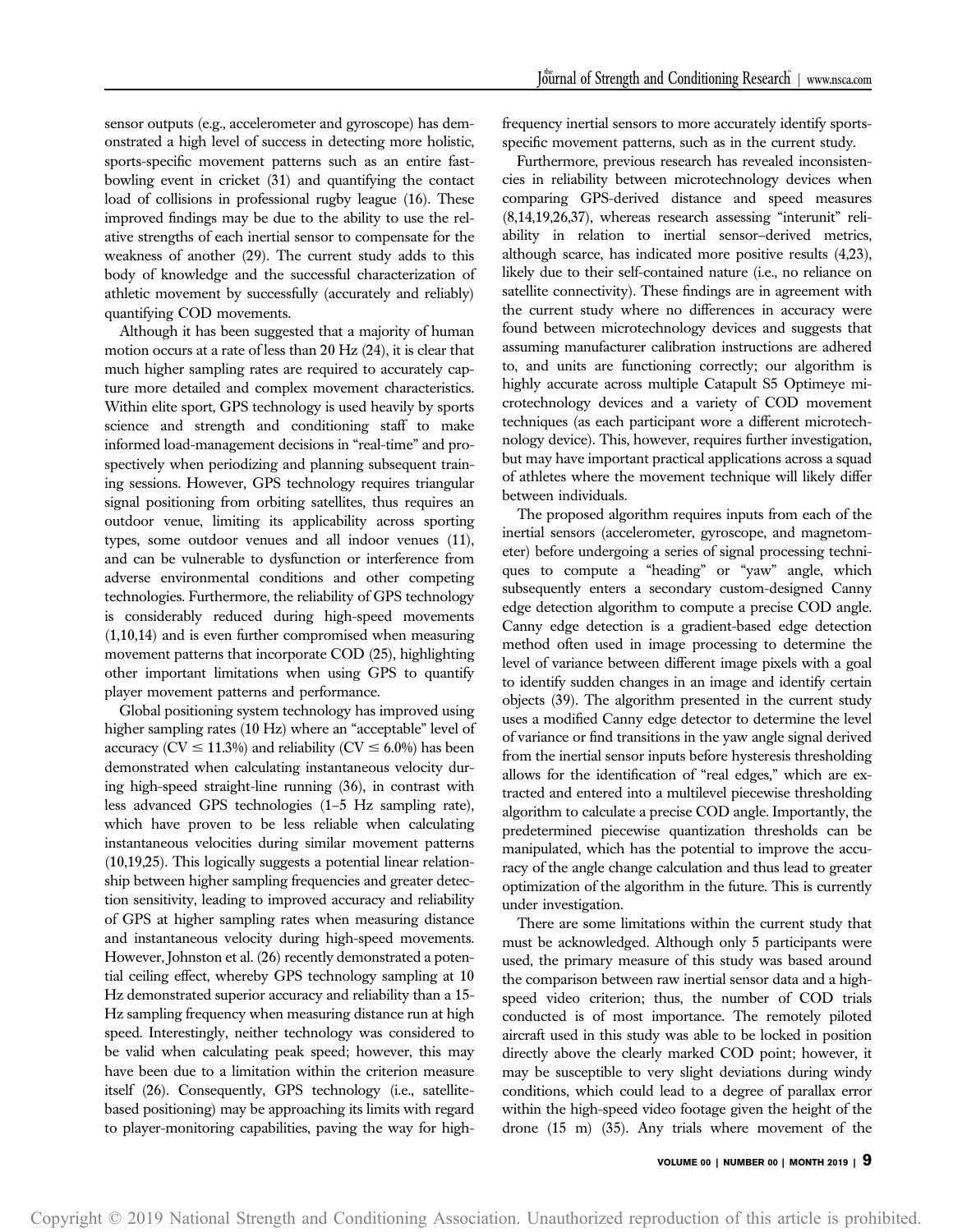remotely piloted aircraft was deemed to have occurred were subsequently removed. Furthermore, given that the proposed algorithm is designed around a gradient-based edge detection method, it was not possible to precisely timematch the point at which the algorithm defines the "beginning" and the "end" of each COD trial with the high-speed video footage. Therefore, the 2-m distance either side of the COD center point was chosen based on visual inspection as a distance ensuring participants were "yet to commence" and had "completed" the COD in each trial, respectively. However, these limitations did not seem to have an effect on the level of accuracy displayed in the current study when comparing the proposed algorithm with the criterion measure, and in fact, this technology may offer a time-efficient, highly practical resource for field-based performance monitoring and analysis.

In addition, although future research using our algorithm to quantify COD angles at greater running velocities is warranted, we present an algorithm that has the capacity to operate at a commonly adopted, high-frequency inertial sensor sampling rate (100 Hz); and thus, we strongly suggest that any changes in running velocity will not impact the resultant COD angle calculation provided that the duration of an individual COD movement is not less than the time frame equivalent to this sampling rate (10 ms).

Although the current study utilized recreationally active males, we suggest that the proposed algorithm is highly applicable to team-sport athletes given the identical positioning of the microtechnology device seen during training and competition in a number of elite sports (Figure 3B) and the similarity in accuracy between participants evident in the current study. Although the proposed algorithm displayed a high level of accuracy for predetermined COD movements of varying angles, this study took place in a controlled environment and thus the focus of future research will assess the algorithm's performance during more dynamic, reactive, and unpredictable movement patterns typical of team-sport activity.

# PRACTICAL APPLICATIONS

Through this study, we have demonstrated an acceptable level of concurrent validity and a high level of accuracy and reliability in detecting, recording, and calculating a precise COD angle for predetermined COD movements ranging from  $45^{\circ}$  through to  $180^{\circ}$  (left and right directions), with low-level bias (less than  $\pm 5^{\circ}$ ). This novel algorithm has been designed using inertial sensor inputs, which have a much greater capacity (sampling hundreds of times per second in multiple axes) to measure more complex human motion than GPS technology when coupled with sophisticated signal processing techniques. Currently, the ability to extract, manipulate, and interpret these inertial sensor data into more practical and sports-specific metrics is viewed as a challenge (24), yet provides an opportunity for sports scientists to impart more advanced signal processing techniques on these extracted features and facilitate more in-depth analyses of the physical demands of numerous sports and communicate this critical information effectively to sports practitioners and coaches. The ability to automatically detect COD movements and accurately and reliably calculate a precise COD angle is something, to the best of our knowledge, which is yet to be quantified in a sporting environment and offers sports scientists, strength and conditioning practitioners, and athletes, an additional, nonlinear, sports-specific variable that may provide a new perspective to both acute and chronic load-monitoring practice.

#### **ACKNOWLEDGMENTS**

The authors thank the participants for their time and the Fremantle Dockers Football Club for use of their microtechnology devices. The authors declare no conflicts of interest.

#### **REFERENCES**

- 1. Aughey, RJ. Applications of GPS technologies to field sports. Int J Sports Physiol Perform 6: 295–310, 2011.
- 2. Bland, MJ and Altman, DG. Statistical methods for assessing agreement between two methods of clinical measurement. Lancet 327: 307–310, 1986.
- 3. Bonomi, AG, Goris, AH, Yin, B, and Westerterp, KR. Detection of type, duration, and intensity of physical activity using an accelerometer. Med Sci Sports Exerc 41: 1770-1777, 2009.
- 4. Boyd, LJ, Ball, K, and Aughey, RJ. The reliability of MinimaxX accelerometers for measuring physical activity in Australian football. Int J Sports Physiol Perform 6: 311–321, 2011.
- 5. Boyd, LJ, Ball, K, and Aughey, RJ. Quantifying external load in Australian football matches and training using accelerometers. Int J Sports Physiol Perform 8: 44-51, 2013.
- 6. Brughelli, M, Cronin, J, Levin, G, and Chaouachi, A. Understanding change of direction ability in sport. Sports Med 38: 1045-1063, 2008.
- 7. Canny, JA. Computational approach to edge detection. IEEE Trans Pattern Anal Mach Intell PAMI 8: 679–698, 1986.
- 8. Castellano, J, Casamichana, D, Calleja-González, J, Román, JS, and Ostojic, SM. Reliability and accuracy of 10 Hz GPS devices for short-distance exercise. J Sports Sci Med 10: 233-234, 2011.
- 9. Chambers, R, Gabbett, TJ, Cole, MH, and Beard, A. The use of wearable microsensors to quantify sport-specific movements. Sports Med 45: 1065–1081, 2015.
- 10. Coutts, AJ and Duffield, R. Validity and reliability of GPS devices for measuring movement demands of team sports. J Sci Med Sport 13: 133–135, 2010.
- 11. Cummins, C, Orr, R, O'Connor, H, and West, C. Global positioning systems (GPS) and microtechnology sensors in team sports: A systematic review. Sports Med 43: 1025-1042, 2013.
- 12. Dawson, B, Hopkinson, R, Appleby, B, Stewart, G, and Roberts, C. Player movement patterns and game activities in the Australian Football League.  $\dot{J}$  Sci Med Sport 7: 278-291, 2004.
- 13. Dempsey, AR, Lloyd, DG, Elliott, BC, Steele, JR, Munro, BJ, and Russo, KA. The effect of technique change on knee loads during sidestep cutting. Med Sci Sports Exerc 39: 1765–1773, 2007.
- 14. Duffield, R, Reid, M, Baker, J, and Spratford, W. Accuracy and reliability of GPS devices for measurement of movement patterns in confined spaces for court-based sports. J Sci Med Sport 13: 523-525, 2010.
- 15. Fulton, SK, Pyne, DB, and Burkett, B. Validity and reliability of kick count and rate in freestyle using inertial sensor technology. J Sports Sci 27: 1051-1058, 2009.

# **10** Journal of Strength and Conditioning Research